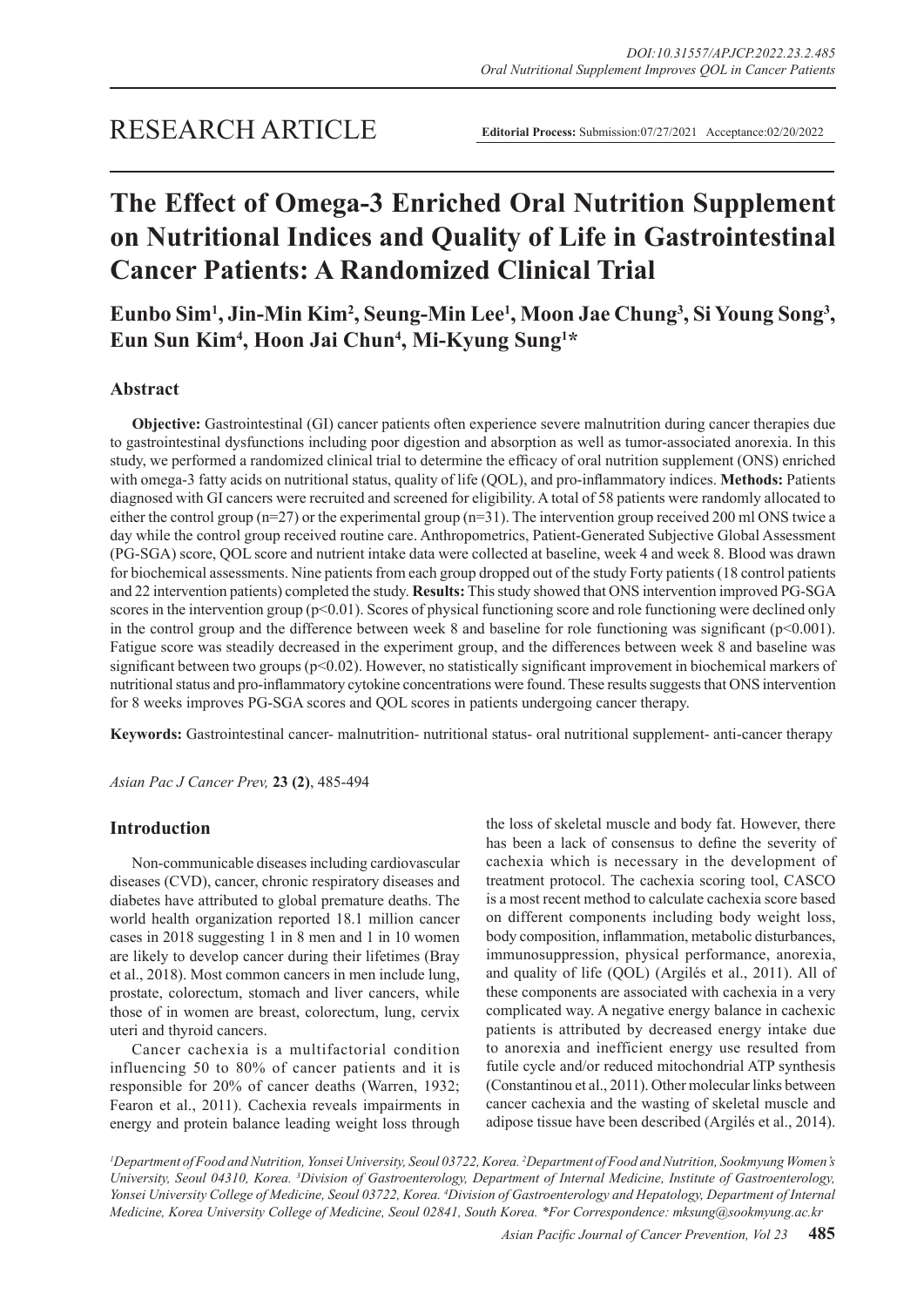#### *Eunbo Sim et al*

Nutritional status of cancer patients affects therapeutic efficacy and the disease survival is influenced by the degree of anorexia. Tumor-associated molecules such as pro-inflammatory cytokines, proteolysis inducing factor and lipid mobilizing factor are known to trigger the loss of appetite. Also, cancer therapy-associated factors such as mucositis, taste aversion, nausea and vomiting induce the loss of appetite. As the efficacy of treatments is determined by the patients' nutritional status, nutrition intervention before and during cancer treatment became a major strategy in cancer care. A recent systemic review showed that 65% of 28 studies found oral nutrition supplements (ONS) intervention improved one or more markers of nutritional status, immune function and inflammatory responses. Unfortunately, however, there is a lack of consensus on nutrition intervention for cancer patients partly because cancer patients receiving treatments often experience vomiting and dysphagia making dietary intervention very difficult.

Recently, ONS enriched with functional ingredients are available especially to maintain immunological homeostasis and to suppress cancer therapy-induced inflammatory responses (Bozzetti, 2013). Long chain omega-3 fatty acids, eicosapentaenoic acids (EPA) and decosahexaenoic acids (DHA) are most frequently used dietary supplement possibly possessing antiinflammatory activity. Cancer therapy-induced anorexia often accompanies higher circulating concentrations of pro-inflammatory cytokine, which is known to contribute to the metabolic alterations causing the loss of muscle and fat tissue. Therefore, the objective of this study was to evaluate the efficacy of omega-3 fatty acids fortified nutrition supplement intervention on nutritional status, QOL, and pro-inflammatory cytokine concentrations of cancer patients.

# **Materials and Methods**

#### *Study participants*

Patients were recruited from the Department and Gastroenterology in Korea University Anam Hospital and Yonsei University Severance Hospital between August 2015 and September 2016. Patients ( $\geq$ 20 years old) newly diagnosed as having malignant tumor(s) were screened for eligibility and 58 patients who agreed to participate the study were enrolled (27 in the control group and 31 in the intervention group). Patients included in the study were those who are in stages between II to IV receiving one or more cancer therapies without taking any nutritional supplements. Patients who had acute infectious diseases, cardiac insufficiency, hepatic insufficiency or patients receiving hemodialysis were excluded. Dropouts were determined on the basis of clinical needs or participants' request to discontinue. During the course of the study, 18 patients dropped out of the study (9 from the control group and 9 from the intervention group) and final analysis was performed in 18 patients in control group and 22 patients in the intervention group. The study was approved by Institutional Review Board of Korea University Anam Hospital (ED14261) and Yonsei University Severance Hospital (4-2015-0436). This study is registered in the

Clinical Research Service, the Korean Centers for Disease Control and Prevention (PRE20210113-004).

#### *Study design and ONS preparation*

Cancer patients eligible for the study were randomly allocated to the experimental group and the control group. The intervention period was 8 weeks long and patients visited study center three times (week 0, 4 and 8) to have anthropometric, clinical and biochemical measurements taken (Figure 1). Demographic characteristics were collected at baseline. Three-day dietary records were collected at each visit during the intervention. Both control and experimental groups received regular nutrition counseling and education, while only experimental group was asked to take ONS twice a day (400 ml, 400 kcal). Patients were asked to record the amounts of ONS consumed and weekly telephone counseling was used to determine and maintain compliance. Patients in the control group also received weekly telephone call from a trained dietitian for nutrition counseling. ONS was a product of Daesang Wellife (Seoul, South Korea) enriched with omega-3 fatty acids (70mg/200ml) and arginine (250mg/200ml). The composition of test product is shown in supplementary Table 1.

## *Demographic, anthropometric and clinical measurements*

Study subjects were surveyed for demographic characteristic including sex, birth date, smoking history and drinking habit. Anthropometric measurements were taken at each visit. Body composition was determined using multi-frequency bioelectrical impedance analysis (InBody, Seoul, South Korea). Patient-Generated Subjective Global Assessment (PG-SGA) was used to evaluate improvements in nutritional status of the study participants. A trained dietitian filled out questionnaires in A section of the PG-SGA by face to face interview (weight changes, food intake, clinical symptoms associated with eating behavior, and activities and functions). Body temperature, triceps skinfold thickness, mid-arm muscle circumference were also used to determine PG-SGA score. Dietary intake was assessed by using a 3-day 24 hour recall and concurrent dietary records at each visit. A dietitian interviewed patients for their 3-day 24-hour recalls and patients were asked to record their dietary intake by using food model and food weight table. Nutrient intake was analyzed by Can-pro 4.0 (Korean Nutrition Society, Seoul, Korea).

#### *QOL questionnaire*

QOL scores were determined by using EORTC-QLQ C30 (version 3, European Organization for Research and Treatment of Cancer). The questionnaire is composed of 30 questions on three different sections, which are global health status, functional scales and symptom scales.

#### *Biochemical measurements*

Venous blood samples were collected at each visit. Nutritional biomarkers including hemoglobin, albumin, prealbumin, cholesterol, and transferrin were analyzed at the central laboratory of participating Hospitals. Serum concentrations of tumor necrosis factos-alpha (TNF- $\alpha$ ),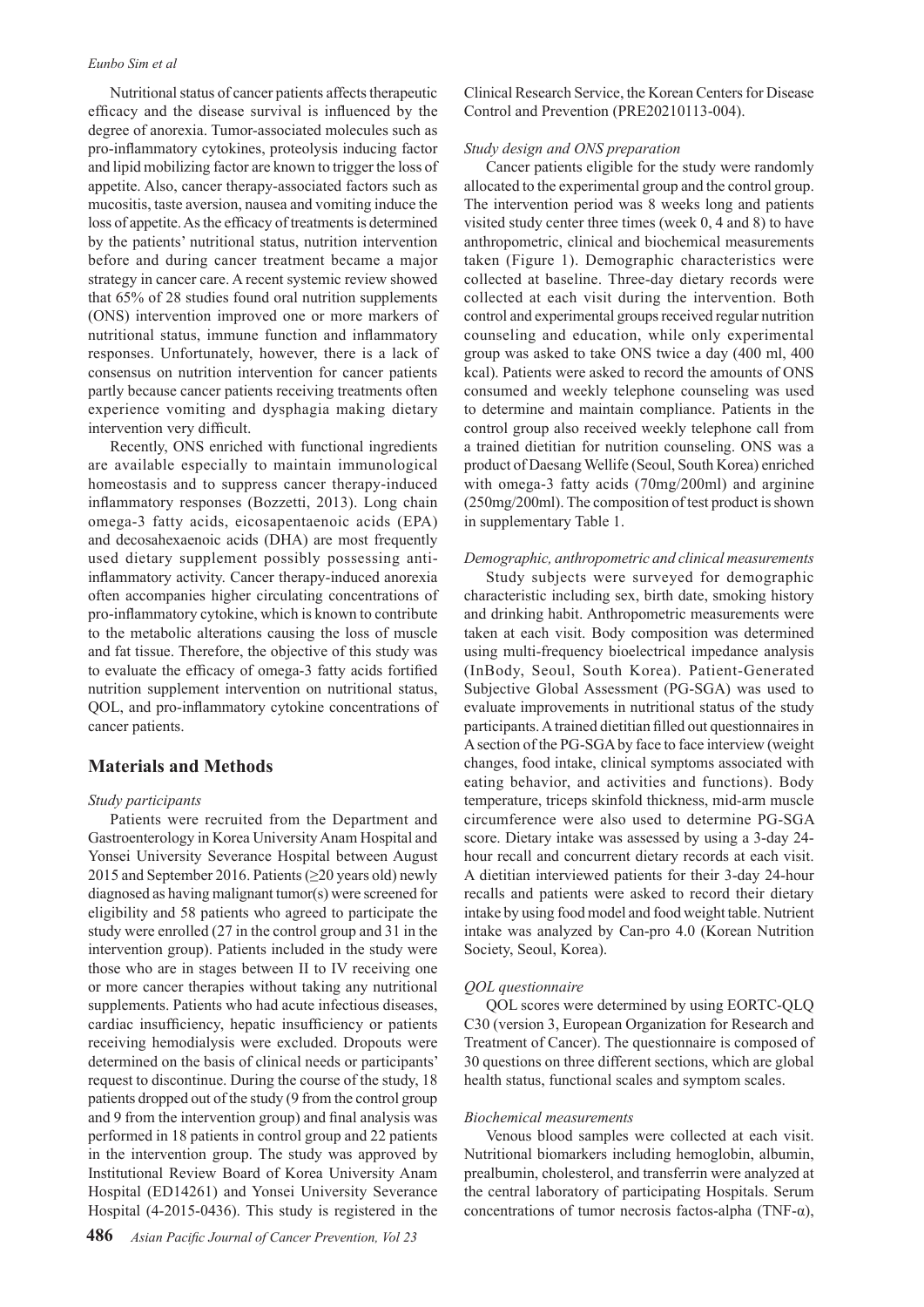interleukin-6 (IL-6) and interleukin-8 (IL-8) were measured using high-sensitive ELISA detection kit (R&D, Minneapolis, MN, USA).

#### *Statistical analyses*

Per protocol analyses were applied. All measurements were expressed as mean  $\pm$  standard deviation and SPSS program (version 23, 2016, IBM Institute Inc., USA) was used. Baseline anthropometric measures were analyzed using student's t-test if the test statistic follows a normal distribution otherwise Mann-whitney U test was used to compare the control and the intervention groups. Efficacy data were compared using the repeated measured ANOVA test if the test statistic follows a normal distribution. For those data showing skewed distribution, Mann-whitney U test was used to determine the group effect, and Kruskal-wallis test was used to determine time effect and the interaction between group and time. Comparisons between the mean of two different weeks were conducted by paired t-test or Wilcoxon signed rank test. Comparisons between the mean of two groups were conducted by student's t-test of Mann-whitney U test. P-values were determined after Bonferroni corrections for multiple comparisons.

# **Results**

# *Demographic and clinical characteristics*

This study included 18 control and 22 ONS intervention participants. Anthropometric and cancer characteristics measures were not significantly different between two groups (Table 1). The average body weight loss was 5.06% in the control group and 6.01% in the intervention group. Primary diagnosis sites in the control group were 1 esophagus, 1 duodenum, 5 stomach, 4 pancreas, 3 colon, 1 cecum, 3 rectum and those of the ONS group were 1 esophagus, 3 gallbladder, 1 duodenum, 3 stomach, 8 colon. Percentage of patients in different cancer stage were 11.1% (stage II), 16.7% (stage III), 72.2% (stage IV) in the control group and 9.1% (stage II), 36.4% (stage III), 54.5% (stage IV) in the intervention group. Majority of the patients received chemotherapy or surgery + chemotherapy in both groups. Among 58 patients enrolled, 18 patients dropped out of the study. Reasons for drop-outs during the protocol were the transfer to another hospital  $(n=3)$ , symptom of nausea  $(n=2)$ , refusal to continue due to poor conditions (n=8). Five of the patients died during the course of the study.

## *Dietary intake*

We have also analyzed basal dietary intake using 3-day 24-hour recall and dietary intake record data (Supplementary Table 2). Basal dietary intake did not include nutrient intake supplied by ONS intervention. Results showed no difference within and between groups except vitamin K, which was higher among the control group patients. Comparisons of dietary intake including ONS showed that total calorie (week 4 and 8), carbohydrate (week 8), fat (week 4 and 8) and protein (week 4 and 8) intake were higher in the intervention group compared to those of the control group (Supplementary Table 3). Also vitamin D, vitamin E, vitamin C, vitamin B-6, calcium, phosphorus, magnesium, zinc and selenium intake were higher in the intervention group compared to those of the control group.

#### *PG-SGA scores*

PG-SGA scores at baseline were 11.9 and 12.4 in the control and the intervention group, respectively (Table 2). Repeated measure ANOVA indicated PG-SGA scores were significantly improved depending on study duration in both groups. No significant difference between groups was observed. However, the paired t-test between week 0 and week 8 showed significant improvements only in the intervention group.



Figure 1. Patient Enrollment and Drop-Out Shown in Consort Flowchart. Patients (≥20 years old) newly diagnosed as having malignant tumor(s) were screened for eligibility and 58 patients who agreed to participate the study were enrolled. Dropouts were determined on the basis of clinical needs or participants' request to discontinue. During the course of the study, 18 patients dropped out of the study and final analysis was performed in 18 patients in control group and 22 patients in the intervention group.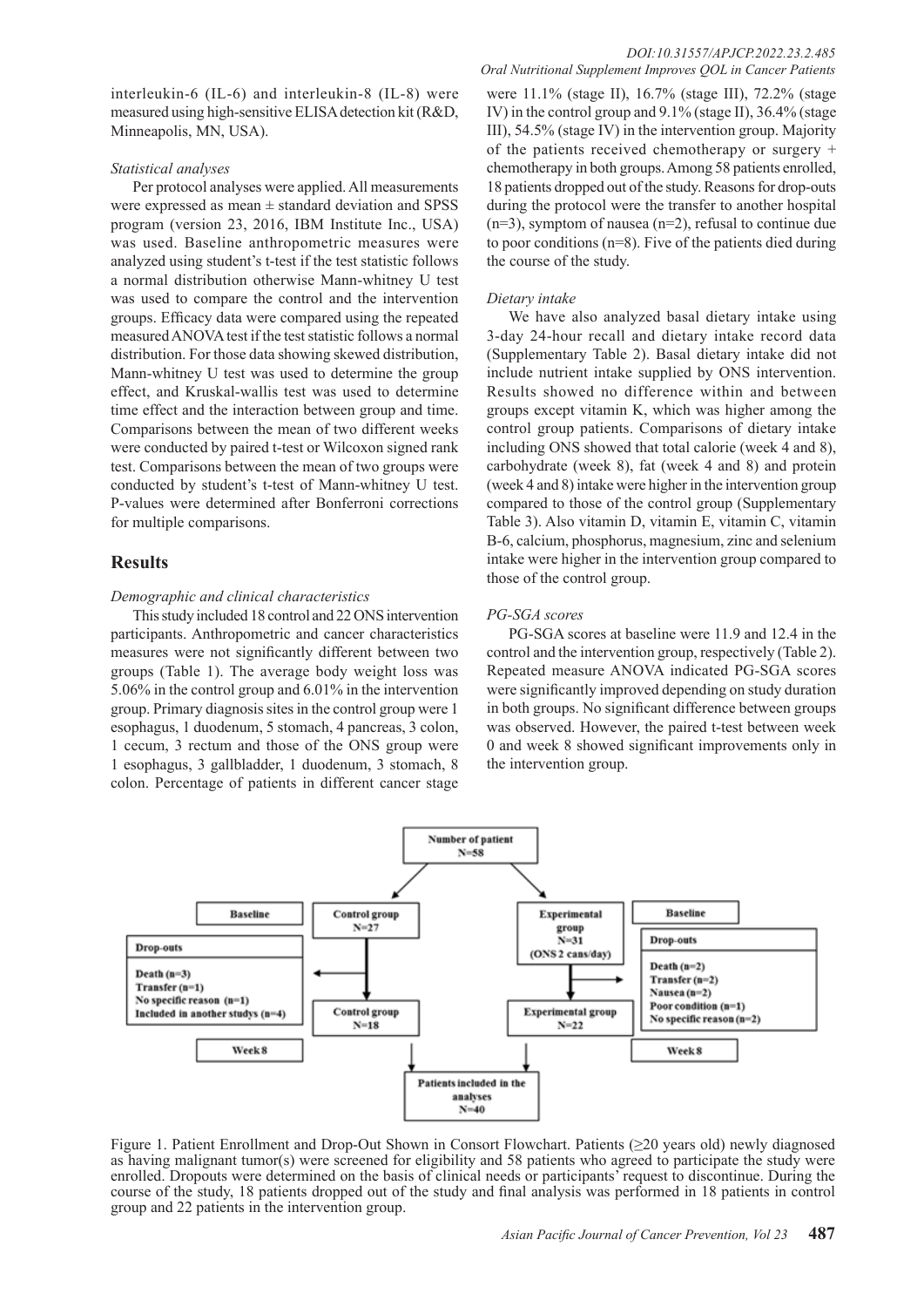## *Eunbo Sim et al*

Table 1. Baseline Characteristics of the Intervention and Control Group Patients

|                                                          | Control $(n=18)$   | Experiment (n=22) | p-value                                  |
|----------------------------------------------------------|--------------------|-------------------|------------------------------------------|
| Age (years)                                              | $65.39 \pm 2.44^a$ | $63.64 \pm 1.79$  | $0.558\ensuremath{^\circ}$               |
| Height (cm)                                              | $160.87 \pm 2.29$  | $164.22 \pm 1.19$ | $0.206$                                  |
| Body weight before diagnosis (kg)                        | $61.86 \pm 2.30$   | $64.88 \pm 1.76$  | $0.296$ <sup>§</sup>                     |
| Body weight change: (%)                                  | $-5.06 \pm 0.65$   | $-6.01 \pm 0.99$  | $0.392$ <sup>1</sup>                     |
| Sex, no. of subjects (%)                                 |                    |                   |                                          |
| Male                                                     | $13(72.2)^{b}$     | 19(86.4)          | $0.430^{11}$                             |
| Female                                                   | 5(27.8)            | 3(13.6)           |                                          |
| Diagnosis site, no. of subjects $(\%)^{\dagger \dagger}$ |                    |                   |                                          |
| Esophagus                                                | 1(5.6)             | 1(4.5)            | $0.092^{\dagger\dagger}$                 |
| Gallbladder                                              | 0(0.0)             | 3(13.7)           |                                          |
| Duodenum                                                 | 1(5.6)             | 1(4.6)            |                                          |
| Pancreas                                                 | 5(27.8)            | 3(13.6)           |                                          |
| Stomach                                                  | 4(22.2)            | 6(27.3)           |                                          |
| Colon                                                    | 3(16.7)            | 8(36.4)           |                                          |
| Cecum                                                    | 1(5.6)             | 0(0.0)            |                                          |
| Rectum                                                   | 3(16.7)            | 0(0.0)            |                                          |
| Cancer stage, no. of subjects (%) <sup>††</sup>          |                    |                   |                                          |
| Stage II                                                 | 2(11.1)            | 2(9.1)            | $0.397$ <sup>tt</sup>                    |
| Stage III                                                | 3(16.7)            | 8(36.4)           |                                          |
| Stage IV                                                 | 13(72.2)           | 12(54.5)          |                                          |
| Treatment, no. of subjects (%) <sup>††</sup>             |                    |                   |                                          |
| Chemotherapy                                             | 10(55.6)           | 16(72.7)          | $0.363$ <sup><math>\dagger</math>†</sup> |
| Chemo+Radiation                                          | 0(0.0)             | 1(4.6)            |                                          |
| Surgery                                                  | 1(5.6)             | 0(0.0)            |                                          |
| Chemo+Surgery                                            | 6(33.2)            | 5(22.7)           |                                          |
| Chemo+Radiation+Surgery                                  | 1(5.6)             | 0(0.0)            |                                          |
| Smoking, no. of subjects (%)††                           |                    |                   |                                          |
| Never                                                    | 8(44.4)            | 8(36.4)           | $0.545$ <sup>††</sup>                    |
| Former                                                   | 8(44.4)            | 10(45.5)          |                                          |
| Current                                                  | 2(11.1)            | 4(18.2)           |                                          |
| Drinking, no. of subjects (%) <sup>††</sup>              |                    |                   |                                          |
| Never                                                    | 6(33.3)            | 8(36.4)           | $0.242$ <sup>††</sup>                    |
| Former                                                   | 9(50.0)            | 13(59.1)          |                                          |
| Current                                                  | 3(16.7)            | 1(4.5)            |                                          |
| Supplement, no. of subjects (%) <sup>††</sup>            |                    |                   |                                          |
| Yes                                                      | 0(0.0)             | 3(13.6)           | $0.238$ <sup>††</sup>                    |
| $\rm No$                                                 | 18(100.0)          | 19(86.4)          |                                          |
| ECOG (Pateient performance status)                       | $0.89 \pm 0.14$    | $1.00\pm0.17$     | $0.760$ <sup>1</sup>                     |

<sup>a</sup>, Data for age, body weight and sex are mean  $\pm$  SD (control n=18, experimental n=22); <sup>b</sup>, Data for diagnostic site, cancer stage, treatment, smoking, drinking, supplement, and ECOG are numbers (%) of subjects; § , p-value for differences between two groups were calculated by Student's t-test; ¶ , p-value for differences between two groups were calculated by Mann-Whitney U test; ††, p -value for differences between two groups were calculated by Fisher test; Abbreviation: EGOC-Eastern Cooperative Oncology Group

## *QOL scores*

QOL scores at baseline, week 4 and week 8 are presented in Table 3. The global health status scores were increased only in the intervention group. Repeated measure ANOVA did not show significant group effects on global health status score, however the paired t-test showed a significant increase at week 8 compared to baseline score. Among functional scales, role function score was significantly decreased in the control group at week 8, while that of the intervention group did not change. There was a group effect at p=0.056. Differences in role functioning (baseline vs. week 8) were significant between the control and intervention group. Also, the paired t-test between weeks showed significant decreases in role functioning scores only in the control group. Fatigue symptom scores were steadily increased in the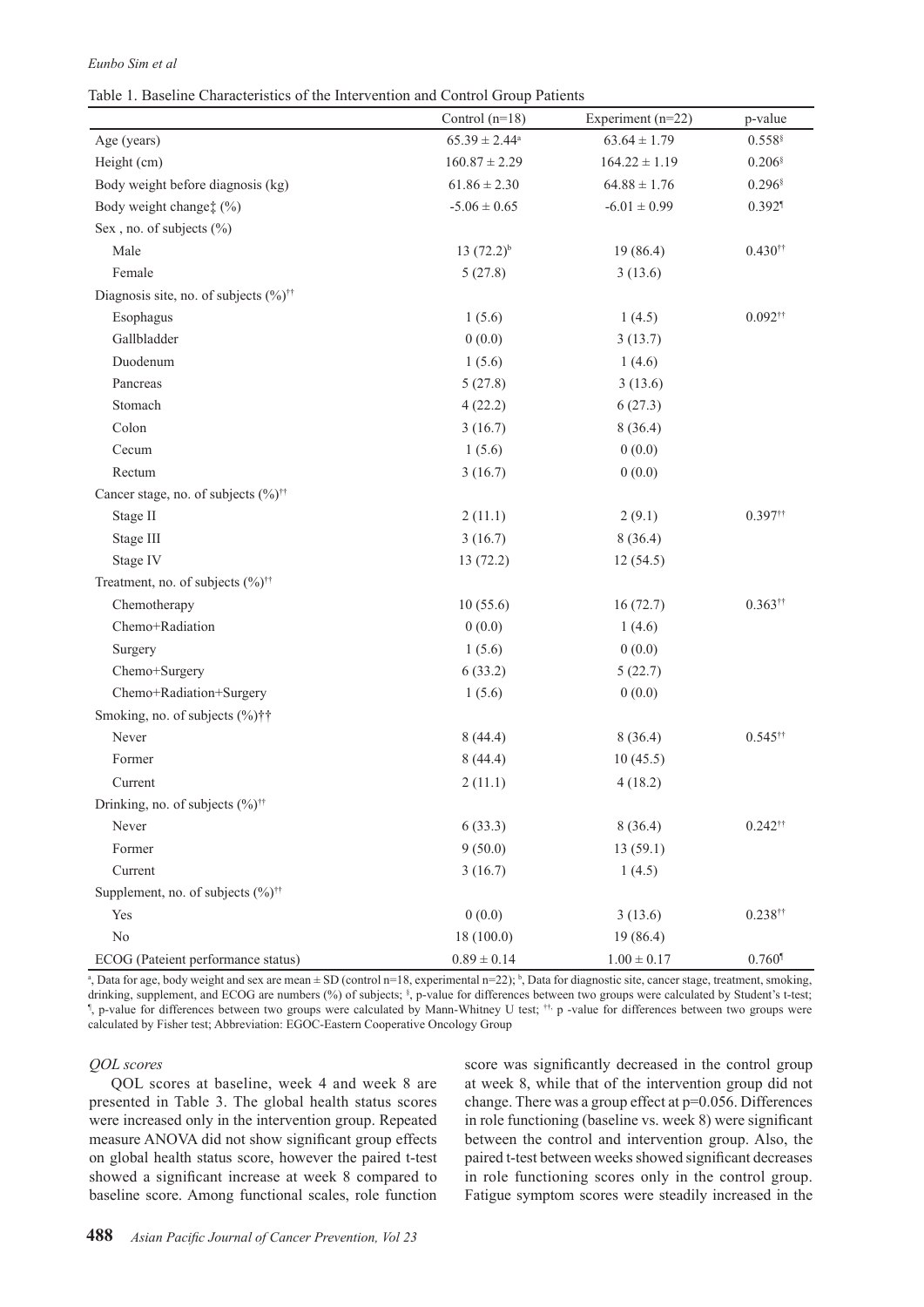|                    |                  |                  |                  | Repeated measure   |         | Paired t-test <sup>1</sup> | Student's t-test |
|--------------------|------------------|------------------|------------------|--------------------|---------|----------------------------|------------------|
|                    | Week 0           | Week 4           | Week 8           | ANOVA <sup>§</sup> |         | p-value                    | p-value          |
|                    |                  |                  |                  | Source             | p-value | Week 0 vs Week 8           | Week8            |
| $PG-SGA^{\dagger}$ |                  |                  |                  | Time               | 0.002   |                            |                  |
| Control            | $11.89 \pm 0.69$ | $11.78 \pm 0.90$ | $10.67 \pm 0.67$ | Group              | 0.137   | 0.190                      | 0.118            |
| Experiment         | $12.36 \pm 0.66$ | $9.50 \pm 0.78$  | $8.95 \pm 0.80$  | Time*Group         | 0.087   | 0.001                      |                  |

Table 2. The Changes of PG-SGA Scores During the Intervention Period

a, Data are expressed in means ± standard deviations; §, Time effect, group effect, and the interaction between time and group were determined;<br>1, Differences in values between week 0 and week 8 within the group were deter Global Assessment

Table 3. Differences in QOL Scores Following 4 and 8 Weeks of Intervention in Study Participants under Cancer Therapy

|                      |                    |                  |                  | Repeated measure<br><b>ANOVA</b> <sup>§</sup> |         | Paired t-test <sup>1</sup> | Student's t-test <sup>††</sup> |
|----------------------|--------------------|------------------|------------------|-----------------------------------------------|---------|----------------------------|--------------------------------|
|                      | Week 0             | Week 4           | Week 8           |                                               |         | p-value                    | p-value                        |
|                      |                    |                  |                  | Source                                        | p-value | Week 0 vs Week 8           | Week 8                         |
| Global health status |                    |                  |                  |                                               |         |                            |                                |
|                      |                    |                  |                  | Time                                          | 0.130   |                            |                                |
| Control              | $62.50 \pm 5.40^a$ | $65.05 \pm 4.63$ | $65.97 \pm 4.86$ | Group                                         | 0.765   | 0.335                      | 0.393                          |
| Experiment           | $55.11 \pm 6.15$   | $64.96 \pm 5.57$ | $71.59 \pm 4.34$ | Time*Group                                    | 0.363   | 0.001                      |                                |
| Functional scales    |                    |                  |                  |                                               |         |                            |                                |
| Physical             |                    |                  |                  | Time                                          | 0.55    |                            |                                |
| Control              | $79.63 \pm 3.71$   | $71.67 \pm 6.03$ | $68.15 \pm 7.20$ | Group                                         | 0.056   | 0.077                      | 0.064                          |
| Experiment           | $82.73 \pm 4.29$   | $79.39 \pm 4.02$ | $83.48 \pm 3.23$ | Time*Group                                    | 0.393   | 0.815                      |                                |
| Role                 |                    |                  |                  | Time                                          | 0.401   |                            |                                |
| Control              | $84.20 \pm 5.95$   | $64.81 \pm 8.72$ | $65.74 \pm 7.91$ | Group                                         | 0.399   | 0.001                      | 0.135                          |
| Experiment           | $79.32 \pm 4.90$   | $77.27 \pm 6.06$ | $79.55 \pm 5.02$ | Time*Group                                    | 0.39    | 0.971                      |                                |
| Emotional            |                    |                  |                  | Time                                          | 0.619   |                            |                                |
| Control              | $87.96 \pm 4.33$   | $81.94 \pm 5.10$ | $86.11 \pm 4.95$ | Group                                         | 0.483   | 0.771                      | 0.859                          |
| Experiment           | $82.20 \pm 4.26$   | $85.23 \pm 3.51$ | $87.12 \pm 3.18$ | Time*Group                                    | 0.797   | 0.253                      |                                |
| Cognitive            |                    |                  |                  | Time                                          | 0.601   |                            |                                |
| Control              | $97.22 \pm 2.02$   | $91.67 \pm 4.10$ | $91.67 \pm 4.31$ | Group                                         | 0.503   | 0.210                      | 0.881                          |
| Experiment           | $92.42 \pm 3.24$   | $94.70 \pm 2.30$ | $92.42 \pm 2.84$ | Time*Group                                    | 0.793   | 0.998                      |                                |
| Social               |                    |                  |                  | Time                                          | 0.437   |                            |                                |
| Control              | $87.04 \pm 3.94$   | $78.70 \pm 4.63$ | $73.15 \pm 7.15$ | Group                                         | 0.930   | 0.078                      | 0.211                          |
| Experiment           | $77.27 \pm 6.16$   | $73.48 \pm 6.27$ | $84.09 \pm 4.71$ | Time*Group                                    | 0.592   | 0.206                      |                                |
| Symptom scales       |                    |                  |                  |                                               |         |                            |                                |
| Fatigue              |                    |                  |                  | Time                                          | 0.844   |                            |                                |
| Control              | $18.52 \pm 4.67$   | $21.60 \pm 6.25$ | $35.21 \pm 8.15$ | Group                                         | 0.528   | 0.020                      | 0.053                          |
| Experiment           | $28.28 \pm 6.15$   | $21.21 \pm 5.89$ | $16.66 \pm 4.18$ | Time*Group                                    | 0.612   | 0.076                      |                                |
| Nausea and vomiting  |                    |                  |                  | Time                                          | 0.397   |                            |                                |
| Control              | $3.70 \pm 2.15$    | $9.26 \pm 4.09$  | $11.11 \pm 6.03$ | Group                                         | 0.928   | 0.289                      | 0.323                          |
| Experiment           | $18.94 \pm 6.79$   | $7.58 \pm 4.06$  | $4.55 \pm 3.32$  | Time*Group                                    | 0.169   | 0.027                      |                                |
| Pain                 |                    |                  |                  | Time                                          | 0.412   |                            |                                |
| Control              | $7.41 \pm 3.62$    | $4.63 \pm 3.25$  | $12.96 \pm 5.96$ | Group                                         | 0.155   | 0.411                      | 0.486                          |
| Experiment           | $19.70 \pm 5.55$   | $14.39 \pm 5.94$ | $8.33 \pm 3.42$  | Time*Group                                    | 0.243   | 0.083                      |                                |
| Dyspnea              |                    |                  |                  | Time                                          | 0.976   |                            |                                |
| Control              | $7.41 \pm 3.36$    | $5.56 \pm 3.01$  | $22.22 \pm 8.94$ | Group                                         | 0.101   | 0.104                      | 0.035                          |
| Experiment           | $6.06 \pm 2.80$    | $7.58 \pm 3.76$  | $1.51 \pm 1.51$  | Time*Group                                    | 0.256   | 0.083                      |                                |
| Insomnia             |                    |                  |                  | Time                                          | 0.259   |                            |                                |
| Control              | $14.82 \pm 7.24$   | $16.67 \pm 8.20$ | $20.37 \pm 8.15$ | Group                                         | 0.61    | 0.636                      | 0.282                          |
| Experiment           | $31.82 \pm 8.05$   | $12.12 \pm 5.17$ | $10.61 \pm 4.59$ | Time*Group                                    | 0.203   | 0.005                      |                                |
| Appetite loss        |                    |                  |                  | Time                                          | 0.365   |                            |                                |
| Control              | $25.93 \pm 8.76$   | $18.52 \pm 6.16$ | $22.22 \pm 8.52$ | Group                                         | 0.963   | 0.742                      | 0.313                          |
| Experiment           | $27.27 \pm 7.48$   | $24.24\pm7.65$   | $12.12 \pm 5.61$ | Time*Group                                    | 0.726   | 0.057                      |                                |

*Asian Pacific Journal of Cancer Prevention, Vol 23* **489**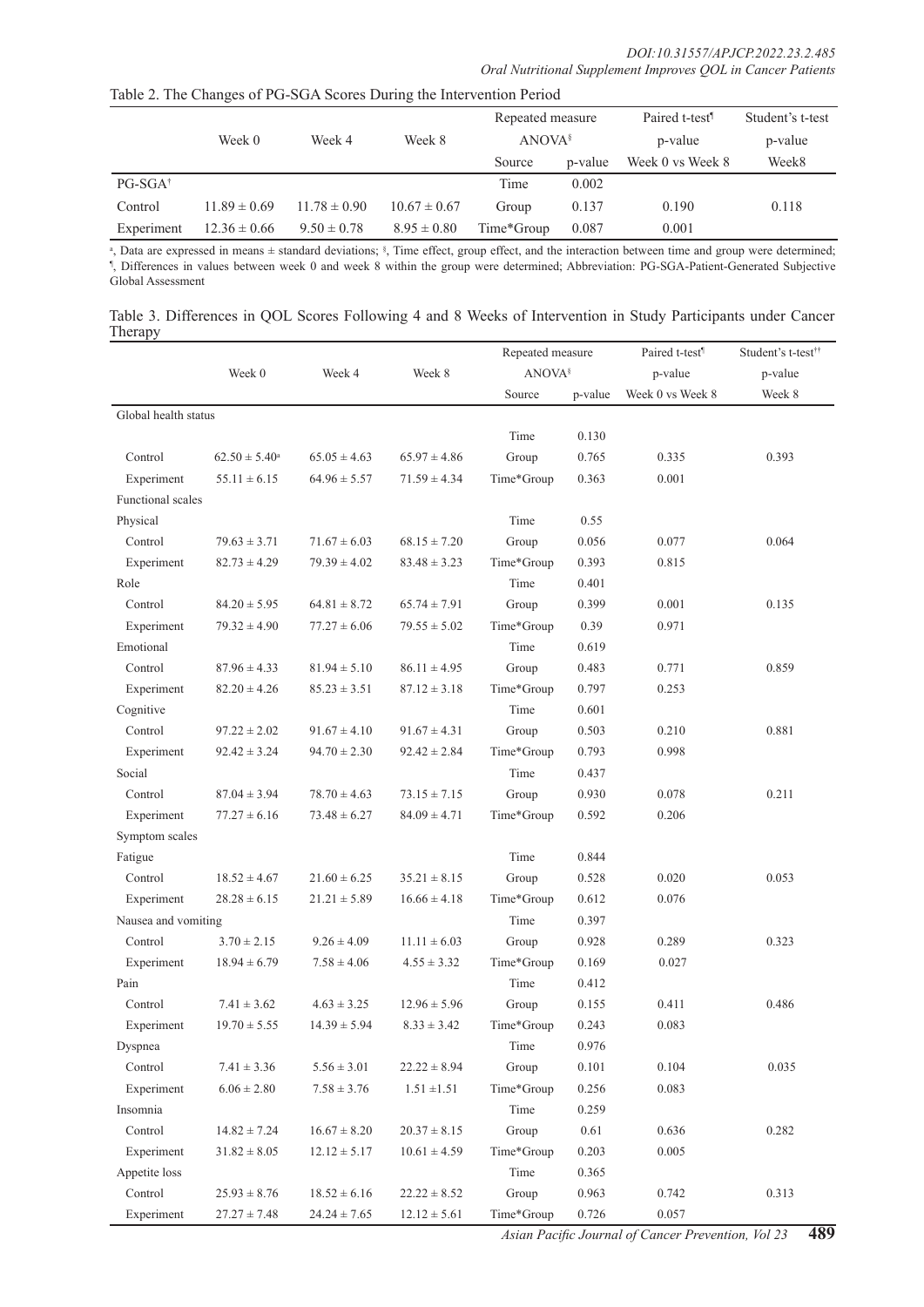# Table 3. Continued

|                        |                  |                  |                  | Repeated measure   |         | Paired t-test <sup>1</sup> | Student's t-test <sup>††</sup> |
|------------------------|------------------|------------------|------------------|--------------------|---------|----------------------------|--------------------------------|
|                        | Week 0           | Week 4           | Week 8           | ANOVA <sup>§</sup> |         | p-value                    | p-value                        |
|                        |                  |                  |                  | Source             | p-value | Week 0 vs Week 8           | Week 8                         |
| Constipation           |                  |                  |                  | Time               | 0.567   |                            |                                |
| Control                | $20.37 \pm 7.69$ | $12.96 \pm 5.48$ | $25.93 \pm 9.55$ | Group              | 0.252   | 0.564                      | 0.087                          |
| Experiment             | $19.70 \pm 7.16$ | $12.12 \pm 5.61$ | $7.58 \pm 3.76$  | Time*Group         | 0.653   | 0.029                      |                                |
| Diarrhea               |                  |                  |                  | Time               | 0.298   |                            |                                |
| Control                | $14.81 \pm 6.72$ | $7.41 \pm 4.31$  | $7.41 \pm 5.08$  | Group              | 0.523   | 0.387                      | 0.399                          |
| Experiment             | $10.61 \pm 5.54$ | $6.06 \pm 2.81$  | $3.03 \pm 2.09$  | Time*Group         | 0.671   | 0.233                      |                                |
| Financial difficulties |                  |                  |                  | Time               | 0.588   |                            |                                |
| Control                | $20.37 \pm 5.48$ | $27.78 \pm 5.56$ | $27.78 \pm 7.74$ | Group              | 0.005   | 0.387                      | 0.046                          |
| Experiment             | $18.18 \pm 5.69$ | $15.15 \pm 4.77$ | $9.09 \pm 4.49$  | Time*Group         | 0.079   | 0.056                      |                                |

a, Data are expressed in means  $\pm$  standard deviations; §, Time effect, group effect, and the interaction between time and group were determined;  $\uparrow$  Differences in values between two groups at week 8 were , Differences in values between week 0 and week 8 within the group were determined; ††, Differences in values between two groups at week 8 were determined; All p-values are adjusted for multiple comparison using Bonferroni

control group, while those of the intervention group were decreased. Although repeated measured ANOVA did not find group effects, differences in fatigue score (baseline vs. week 8) were significant between the control and intervention group. Also, the paired t-test between weeks showed that the score at week 8 was significantly higher compared to that of the baseline only in the intervention group. There was a significant time and group interaction (p=0.027) in nausea and vomiting scores showing a steady increase in the control group and a steady decrease in the intervention group. The same trend was observed for insomnia and constipation scores. The paired t-test showed significant worsening of social functioning (baseline vs.

week 4) and constipation (baseline vs. week 8). In the meantime, significant improvements were observed for nausea and vomiting (week 4 vs. week 8), dyspnea (week 4 vs. week 8), insomnia (baseline vs. week 4 and baseline vs. week 8) and constipation (baseline vs. week 8).

#### *Biochemical markers*

Biomarkers of nutritional status including albumin, prealbumin, cholesterol, and blood cell counts and sizes were determined (Table 4). Hemoglobin concentration was slightly decreased while transferrin was increased in a time dependent manner, while no significant difference between groups was observed. Pre-albumin was increased in the

Table 4. Differences in Blood Concentrations of Nutritional Markers Following 4 and 8 Weeks of Intervention in Study Participants Under Cancer Therapy

|                              |                             |                    |                    | Repeated measure |         | Paired t-test <sup>1</sup> | Student's t-test <sup>††</sup> |
|------------------------------|-----------------------------|--------------------|--------------------|------------------|---------|----------------------------|--------------------------------|
|                              | Week 0                      | Week 4             | Week 8             | <b>ANOVA</b> §   |         | p-value                    | p-value                        |
|                              |                             |                    |                    | Source           | p-value | Week0 vs Week8             | Week 8                         |
| Hemoblobin $(g/dL)$ 12-17    |                             |                    |                    | Time             | 0.028   |                            |                                |
| Control                      | $11.60 \pm 0.42^{\text{a}}$ | $10.93 \pm 0.45$   | $11.01 \pm 0.33$   | Group            | 0.245   | 0.136                      | 0.579                          |
| Experiment                   | $12.11 \pm 0.32$            | $11.74 \pm 0.38$   | $11.30 \pm 0.38$   | Time*Group       | 0.564   | 0.070                      |                                |
| Prealbumin (mg/dL) 20-40     |                             |                    |                    | Time             | 0.921   |                            |                                |
| Control                      | $21.81 \pm 1.51$            | $27.97 \pm 4.22$   | $28.34 \pm 3.94$   | Group            | 0.044   | 0.160                      | 0.558                          |
| Experiment                   | $23.13 \pm 1.17$            | $23.78 \pm 1.36$   | $23.98 \pm 1.52$   | Time*Group       | 0.498   | 0.472                      |                                |
| $CPR$ (mg/L) 0-5             |                             |                    |                    | Time             | 0.392   |                            |                                |
| Control                      | $12.59 \pm 3.91$            | $11.79 \pm 4.42$   | $18.02 \pm 8.71$   | Group            | 0.589   | 0.412                      | 0.722                          |
| Experiment                   | $10.05 \pm 2.46$            | $25.19 \pm 15.29$  | $14.99 \pm 5.21$   | Time*Group       | 0.818   | 0.371                      |                                |
| Albumin $(g/dL)$ 3.5-5.2     |                             |                    |                    | Time             | 0.826   |                            |                                |
| Control                      | $3.91 \pm 0.16$             | $3.76 \pm 0.16$    | $3.86 \pm 0.12$    | Group            | 0.021   | 0.702                      | 0.218                          |
| Experiment                   | $3.64 \pm 0.11$             | $3.76 \pm 0.08$    | $3.65 \pm 0.11$    | Time*Group       | 0.243   | 0.940                      |                                |
| Cholesterol(mg/dL) 130-239   |                             |                    |                    | Time             | 0.926   |                            |                                |
| Control                      | $153.33 \pm 7.37$           | $140.94 \pm 8.95$  | $141.56 \pm 7.02$  | Group            | 0.419   | 0.108                      | 0.268                          |
| Experiment                   | $146.59 \pm 8.72$           | $159.82 \pm 9.06$  | $155.77 \pm 9.62$  | Time*Group       | 0.055   | 0.332                      |                                |
| Trensferrin(mg/dL) $200-360$ |                             |                    |                    | Time             | 0.010   |                            |                                |
| Control                      | $237.08 \pm 14.64$          | $253.50 \pm 18.90$ | $261.20 \pm 16.07$ | Group            | 0.756   | 0.021                      | 0.624                          |
| Experiment                   | $234.05 \pm 9.19$           | $249.87 \pm 11.54$ | $251.07 \pm 13.11$ | Time*Group       | 0.850   | 0.161                      |                                |

<sup>a</sup>, Data are expressed in means  $\pm$  standard deviations; <sup>§</sup>, Time effect, group effect, and the interaction between time and group were determined; <sup>1</sup>, Differences in values between week 0 and week 8 within the group were determined; <sup>††</sup>, Differences in values between two groups at week 8 were determined; All p-values are adjusted for multiple comparison using Bonferroni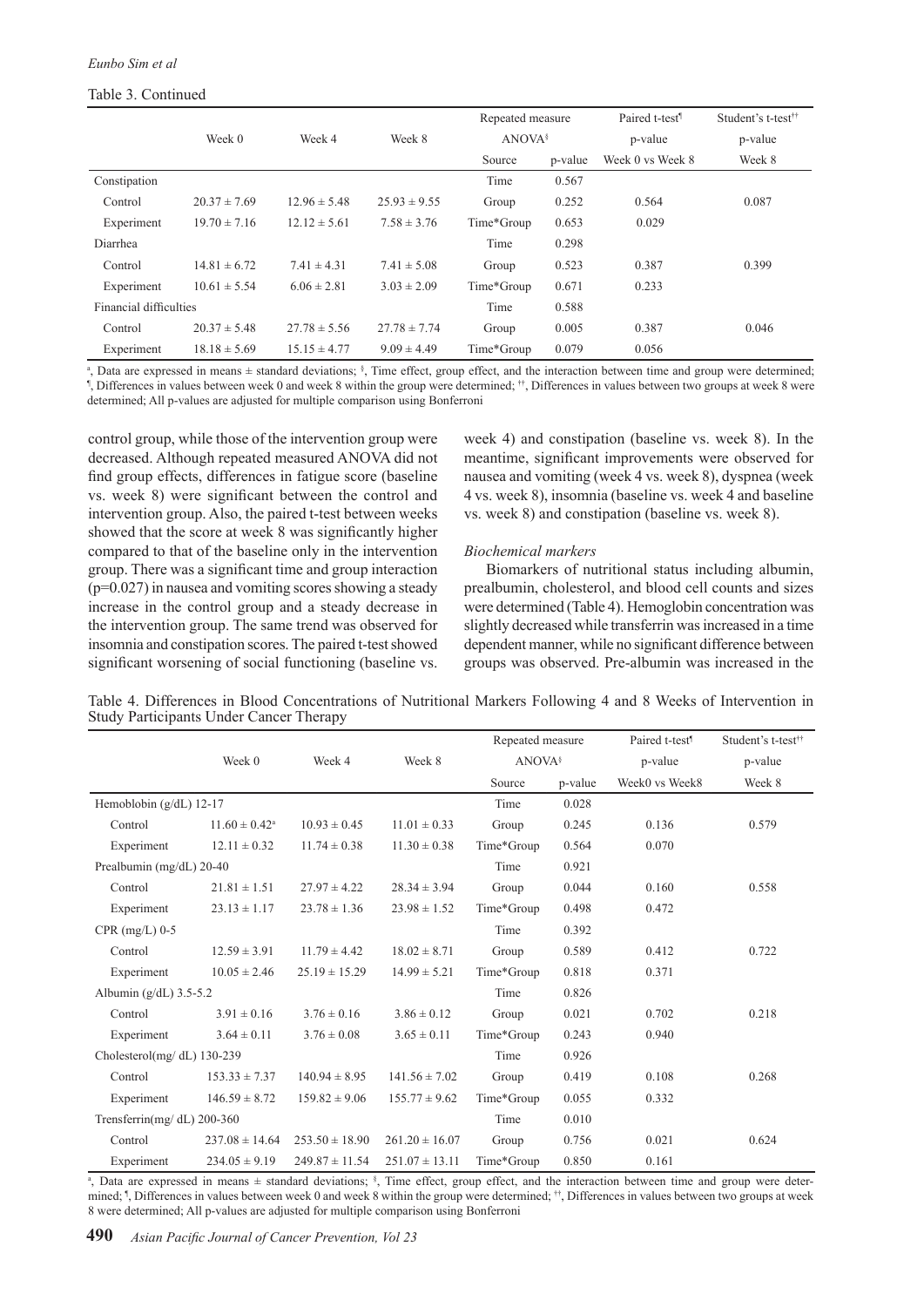|                       |                         |                   |                   | Repeated measure   |         | Paired t-test <sup>1</sup> | Student's t-test <sup>††</sup> |
|-----------------------|-------------------------|-------------------|-------------------|--------------------|---------|----------------------------|--------------------------------|
|                       | Week 0                  | Week 4            | Week 8            | ANOVA <sup>§</sup> |         | p-value                    | p-value                        |
|                       |                         |                   |                   | Source             | p-value | Week 0 vs Week 8           | Week 8                         |
| Il-6 $(pg/ml)$        |                         |                   |                   | Time               | 0.752   |                            |                                |
| Control               | $7.14 \pm 1.99^{\rm a}$ | $10.41 \pm 4.21$  | $16.11 \pm 6.60$  | Group              | 0.380   | 0.117                      | 0.301                          |
| Experiment            | $6.53 \pm 0.98$         | $13.09 \pm 4.68$  | $9.26 \pm 2.42$   | Time*group         | 0.896   | 0.417                      |                                |
| Il-8 $(pg/ml)$        |                         |                   |                   | Time               | 0.999   |                            |                                |
| Control               | $77.09 \pm 17.54$       | $73.70 \pm 21.29$ | $96.21 \pm 31.68$ | Group              | 0.531   | 0.556                      | 0.638                          |
| Experiment            | $65.89 \pm 18.34$       | $81.39 \pm 30.05$ | $77.38 \pm 24.86$ | Time*group         | 0.955   | 0.749                      |                                |
| TNF- $\alpha$ (pg/ml) |                         |                   |                   | Time               | 0.423   |                            |                                |
| Control               | $18.70 \pm 3.15$        | $18.26 \pm 2.95$  | $20.29 \pm 2.99$  | Group              | 0.642   | 0.355                      | 0.741                          |
| Experiment            | $16.64 \pm 1.63$        | $23.79 \pm 6.69$  | $21.67 \pm 2.84$  | Time*group         | 0.839   | 0.157                      |                                |

Table 5. Blood Concentrations of Inflammatory Cytokines

<sup>a</sup>, Data are expressed in means  $\pm$  standard deviations; <sup>§</sup>, Time effect, group effect, and the interaction between time and group were determined; <sup>1</sup>, Differences in values between week 0 and week 8 within the group were determined;<sup>††</sup>, Differences in values between two groups at week 8 were determined; Abbreviations: IL-6-interleukin-6, IL-8-interleukin-8, TNF-α-tumor necrosis factor-alpha

control group with a between group difference (p=0.044) while albumin concentration was decreased in the control group with a between group difference  $(p=0.021)$ . There was a significant interaction between time and group in the concentration of cholesterol showing decreases in the control group and increases in the intervention group. Concentrations of Inflammatory cytokines did not exhibit any differences (Table 5).

# **Discussion**

In this study, we performed a randomized clinical trial to determine the efficacy of an 8-week intervention of oral nutrition supplement enriched with omega-3 fatty acids on nutritional status, QOL and pro-inflammatory indices in stage II to IV gastrointestinal cancer patients under treatment. Cancer patients under cancer therapy experience loss of appetite, significant weight losses, and low QOL scores. Loss of appetite is induced by therapy-derived gastrointestinal symptoms such as nausea, vomiting and mucositis. Cancer cachexia also attributes to significant weight losses in patients in association with elevated inflammatory responses. To lessen symptoms of cancer cachexia, proper nutrition intervention using ONS containing possible anti-inflammatory compounds has been suggested.

Severe weight loss and malnutrition in cancer cachexia often leads to discontinuation of cancer treatment followed by decreased cancer survival. Therefore, nutrition screening and early nutrition intervention may prevent severe malnutrition (Schmidt et al., 2013; Um et al., 2014) and associated cancer deaths. Despite the malnutrition originated from cancer cachexia differs from other diseaseoriented or age-related malnutrition, nutrition screening tools specifically designed for cancer patients are sparse. PG-SGA is the most widely accepted tools for assessing nutritional status of cancer patients (Mendes et al., 2019). PG-SGA has been suggested as a tool reflecting dynamic nutritional status of the patient compared to other nutrition assessment tools because it scores acute weight changes in addition to intermediate or chronic weight change (Jager-Wittenaar and Ottery, 2017). Although we found no

significant improvement in PG-SGA scores between two groups in the repeated measure analyses possibly due to the small sample size and wide variability in the degree of weight loss in study subjects, within-group comparisons showed a significantly decrease in PG-SGA score only in the nutrition intervention group. Despite PG-SGA score well represents the nutritional status of cancer patients, ONS intervention studies have shown mixed results in terms of their efficacies to improve PG-SGA score of patients undergoing cancer therapies. In a recent study, stage III and IV esophageal cancer patients undergoing radiotherapy were subjected to either ONS intervention or routine care during in hospital treatment period (Yang et al., 2020). Study results showed significantly improved indices of nutritional status including PG-SGA scores in the intervention group. Another study in pancreatic and bile duct cancer patients showed that 8 weeks of nutrition intervention significantly improved PG-SGA score (Kim et al., 2019). Although % weight losses at baseline were not mentioned, 66.7% and 57.9% of the study subjects in the intervention and control group were categorized in stage IV implying severe weight loss. In our study, we included subjects whose weight loss were between 5 to 10% to secure compliance to ONS intervention, which may explain a marginal effect on PG-SGA. In a group of malnourished stomach cancer patients, treatment induced adverse events were associated with body mass index and hypoalbuminemia, but not with PG-SGA where the mean score was 7.42 (Seo et al., 2016) suggesting PG-SGA score responds well to nutrition intervention only in patients with critical need for nutrition intervention (PGA score≥9). In this study, PG-SGA scores were 11.9 in the control group and 12.4 in the intervention group at baseline, and the score was improved and stabilized in the intervention group while that of the control group showed little difference.

Blood biomarkers assessing nutritional status are also used in this study. We previously reported a systematic review on the efficacy of ONS intervention to improve nutritional status of cancer patients (Kim and Sung, 2016). Among 28 qualified intervention studies published between 2001 and 2015, 20 studies used blood biomarkers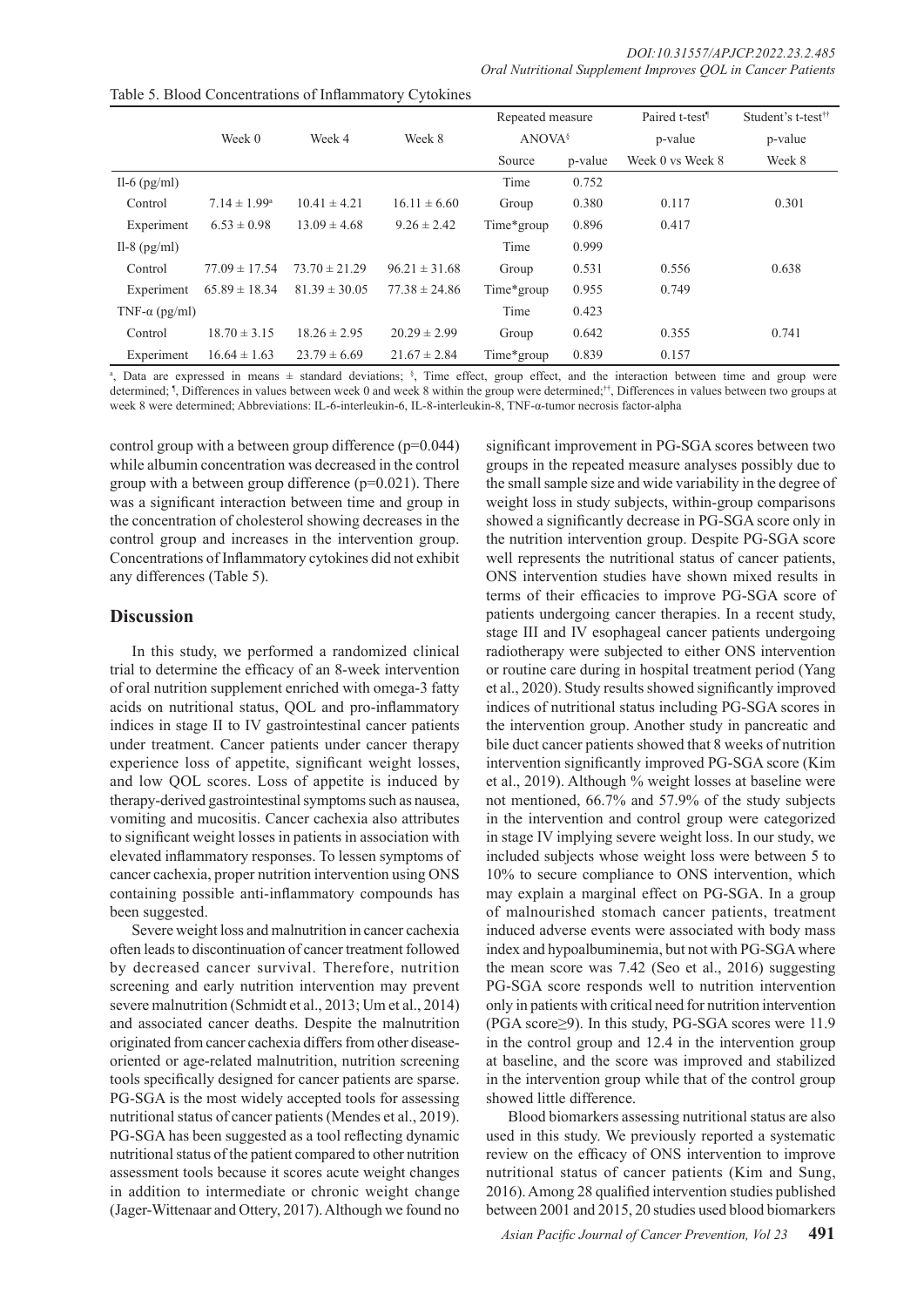mostly albumin, prealbumin and transferrin as biomarkers of nutritional status. Only 3 among 20 studies found significant improvement in selected biomarkers in the intervention group. In post-discharge colorectal cancer surgery patients who were in ONS intervention group showed reduced skeletal muscle loss compared to those in the control group, however, no difference was found in other biochemical markers (Tan et al., 2021). Similar results were observed when the patients were treated with home enteral nutrition (Li et al., 2019). In this study, we also found no significant difference in nutritional status markers between two groups. Albumin and prealbumin are biomarkers most frequently used to monitor nutritional status of patients who are at risk of malnutrition. However, blood albumin concentration has been known to be associated with other physiological factors including age, circulating estrogen concentration, chronic blood loss and iron deficiency (Banh, 2006) suggesting albumin alone might not be an accurate marker for nutritional intervention in cancer patients (Friedman and Fadem, 2010) receiving different treatments. One of the most recent reviews states that serum albumin levels for nutritional monitoring of critically ill patients are influenced by the acute phase response such as inflammation and may not accurately reflect nutritional status (Kubota et al., 2020). Other recent studies combined albumin concentration with other nutritional and inflammatory biomarkers to assess the efficacy of ONS intervention (Hao et al., 2020; Jeon et al., 2020) with better predictions for cancer prognosis. A meta-analysis for nutritional status markers in older adults with cancer indicated that prognostic nutritional index based on albumin concentration + lymphocyte counts was associated with overall survival (Bullock et al., 2020). Another study showed that nasopharyngeal cancer patients receiving chemoradiotherapy + nutrition intervention had higher white blood cell counts and platelet counts when compared to those receiving chemoradiotherapy + routine care (Yang et al., 2020).

Based on the fact that chronic inflammatory conditions attributes to cancer cachexia leading body weight loss especially muscle wasting, ONS used in this study was fortified with omega-3 fatty acids possessing anti-inflammatory functions. In fact, recent studies on nutritional intervention in cancer patients focus more to provide ingredients having anti-inflammatory function in combination with muscle building amino acids. Hyper and chronic inflammatory conditions in cancer patients are created not only by cancer therapies but also metabolic alterations associated with tumor growth (Biswas and Acharyya, 2020). Chemotherapy and radiotherapy induce inflammatory responses in tissue epithelium especially in digestive tract contributing to mucositis resulting in decreased food intake, malabsorption, diarrhea and severe weight loss. In our previous ONS intervention study, cereal-based ONS products containing chiaseed powder (5% w/w) rich in omega-3 fatty acids lowered pro-inflammatory cytokine production in LPS-stimulated PBMC isolated from cancer patients (Kim and Sung, 2016). ONS enriched with L-arginine, omega-3 fatty acids and ribonucleic acids improved long-term survival of head and neck cancer patients (Boisselier et al., 2020).

Another study showed improved chemotherapy tolerance and prognosis when GI cancer patients were subjected to fish oil-enriched ONS supplementation for 6 months during chemotherapy (Shirai et al., 2017). However, a meta- analysis on effects of enteral nutrition enriched with omega-3 fatty acids in comparison with enteral nutrition without omega-3 fatty acids suggested no significantly different efficacy for nutritional status indices including body weight, body mass index, albumin, wound infection or pneumonia in GI cancer patients during postoperative convalescence (Wan et al., 2020) indicating further clinical trials carefully designed to provide explanations for the association between nutritional status, inflammatory responses and intervention using anti-inflammatory ONS.

However, ONS supplementation for 8 weeks exerted improvements in many of QOL indices. Health-related quality of life (HRQOL) is one of the most important supportive care issue in cancer patients, and a systematic review and meta-analysis to examine the efficacy of ONS intervention in malnourished cancer patients indicated that ONS intervention exerted significant improvements in QOL scores without significant efficacies in anthropometric or biochemical markers (Zhang et al., 2018). We observed improvements in role function score, fatigue symptom score, nausea and vomiting scores, insomnia and constipations scores. A study in bile duct/ pancreatic patients showed ONS intervention for 8 weeks improved fatigue symptoms and increased fat mass (Kim et al., 2019). A meta- analysis to evaluate the efficacy of home enteral nutrition (HERN) in the QOL of discharged gastrointestinal patients also suggested improvements in patient fatigue levels in HERN group compared to that of the control group (Xueting et al., 2020). Eightly % of cancer patients receiving chemotherapy and/or radiotherapy reported to have fatigue symptoms (Henry et al., 2008). Cancer-related fatigue (CRF) is defined as an unusual, persistent, and subjective sense of tiredness that is not proportional to recent activity and interferes with usual functioning (Malik et al., 2001). Although the present study and other previously mentioned intervention studies reported efficacy of nutritional supplementation in reducing CRF, many others reported nutrition therapy could not prove definite effects on CFR and QOL in cancer patients implying ONS intervention studies tailored for cancer specificity and bioactive ONS ingredients are required (Baguley et al., 2019).

We also found that ONS intervention alleviated symptoms of gastrointestinal symptoms including nausea, vomiting and constipation. Chemotherapeutic agents are known to trigger the secretion of neurotransmitters such as serotonin and substance P mitigating vagal signaling (Adel, 2017) associated with nausea and vomiting. Despite many studies reported a positive association between nutritional supplements and QOL, few studies examine the efficacy of nutritional supplementation on therapy-associated GI symptoms. Nutrition intervention in palliative cancer patients improved patient-rated symptom of nausea and vomiting without differences in other measures (Uster et al., 2018). Home delivery meal service found significantly improved food intake leading a higher QOL (Leedo et al., 2017). Contrary to these findings,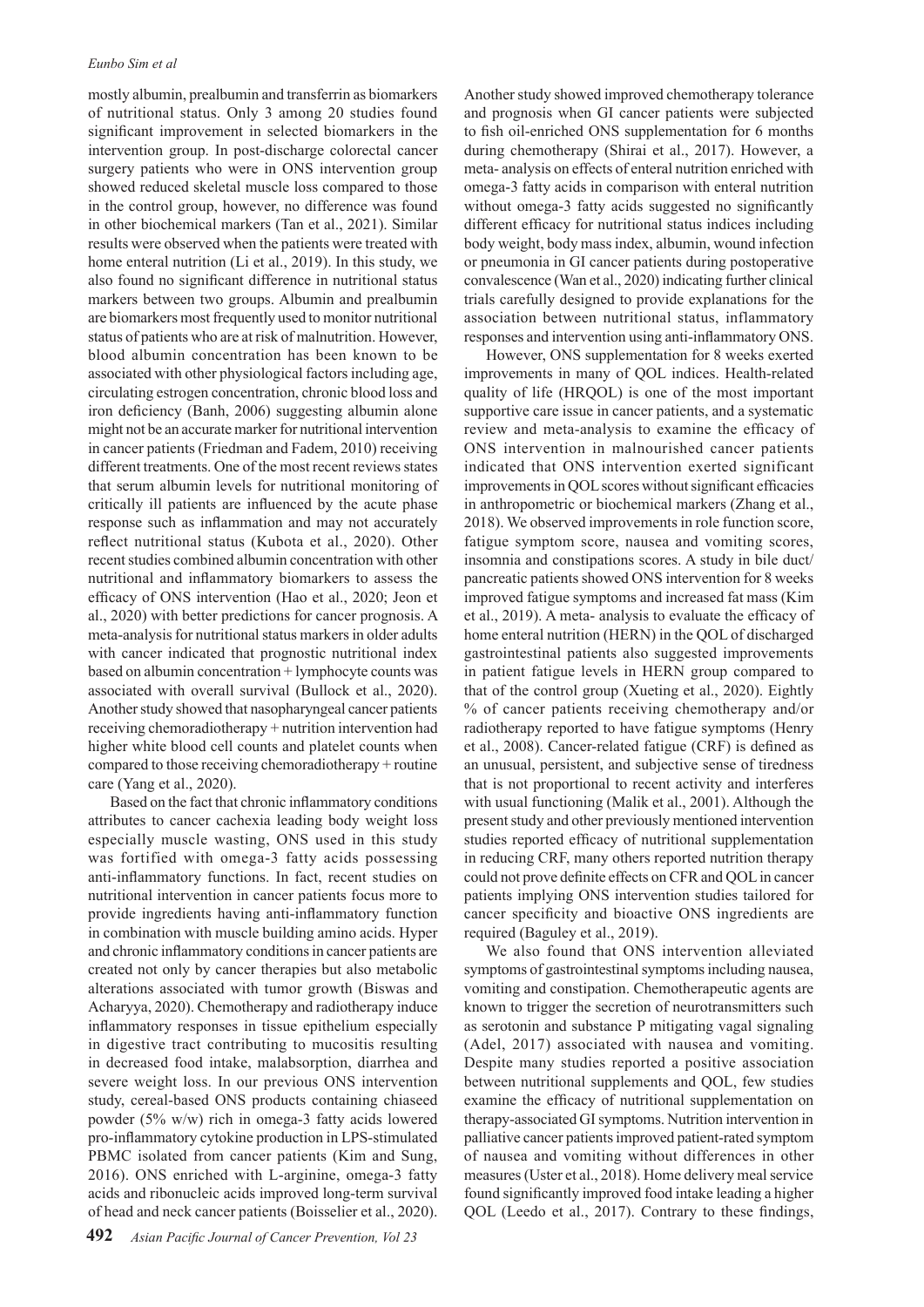ONS intervention in patients with nasopharyngeal cancer during chemotherapy improved body weight, BMI and prealbumin, while no difference was observed for QOL Botanical components such as ginger (Saneei Totmaj et al., 2019) and several dietetic interventions, for example the use of dried foods such as toasts and crackers, small and frequent meals have been suggested to relive nausea symptoms (Marx et al., 2016). These results suggests nutritional supplements can improve some of the QOL components which needs evidence-based explanation in mechanistic aspects. Several limitations of this study complicate interpretation. First, the large number of dropouts weakens the strength of the study findings. The attrition rate of the study was 31% mostly due to the illness of the study participants and ethical considerations in maintain fragile patients. Unfortunately, the absence of follow-up data in the dropouts precluded intention-totreat analyses to strengthen the interpretation of the data. Second, the study participants are diagnosed with different types of gastrointestinal cancer which might contributed to different responses to nutrition intervention with large variations in various markers despite a high compliance for those who completed the study and the selection criteria based on weight loss at diagnosis..

# **Author Contribution Statement**

Eunbo Sim, Jin-Min Kim, Moon Jae Chung, Eun Sun Kim collected and curated data. Eunbo Sim and Mi-Kyung Sung wrote the draft of the manuscript. Si Young Song, Eun Sun Kim, Hoon Jai Chun and Mi-Kyung Sung conceptualize the study and methodology. Seung-Min Lee and Mi-Kyung Sung supervised the study and finalized the manuscript. Si Young Song, Hoon Jai Chun and Mi-Kyung Sung contributed to funding acquisition. Statements are described at the end of the manuscript.

# **Acknowledgements**

This study was supported by the Medical Research Center Program (No. 2011-0030074) through National Research Foundation (NRF) grant funded by the Korean government (MSIP). We would like to thank to Ji-In Yoon (Sookmyung Women's University, Seoul, Republic of Korea) for providing technical assistance in manuscript preparation. This work is a part of the Master's degree thesis for Eunbo Sim at Yonsei University.

#### *Conflicts of interest*

There is no conflicts of interest

# **References**

- Adel N (2017). Overview of chemotherapy-induced nausea and vomiting and evidence-based therapies. *Am J Manag Care*, **23**, S259-s65.
- Argilés JM, Busquets S, Stemmler B, et al (2014). Cancer cachexia: understanding the molecular basis. *Nat Rev Cancer*, **14**, 754-62.
- Argilés JM, López-Soriano FJ, Toledo M, et al (2011). The cachexia score (CASCO): a new tool for staging cachectic

*Oral Nutritional Supplement Improves QOL in Cancer Patients*

cancer patients. *J Cachexia Sarcopenia Muscle*, **2**, 87-93.

- Baguley BJ, Skinner TL, Wright ORL (2019). Nutrition therapy for the management of cancer-related fatigue and quality of life: a systematic review and meta-analysis. *Br J Nutr*, **122**, 527-41.
- Banh L (2006). Serum proteins as markers of nutrition: What are we treating?. *Practical Gastroenterol*, **30**, 46-64.
- Biswas AK, Acharyya S (2020). Cancer-associated cachexia: A systemic consequence of cancer progression. *Ann Rev Cancer Biol*, **4**, 391-411.
- Boisselier P, Kaminsky MC, Thézenas S, et al (2020). A doubleblind phase III trial of immunomodulating nutritional formula during adjuvant chemoradiotherapy in head and neck cancer patients: IMPATOX. *Am J Clin Nutr*, **112**, 1523-31.
- Bozzetti F (2013). Nutritional support of the oncology patient. *Crit Rev Oncol Hematol*, **87**, 172-200.
- Bray F, Ferlay J, Soerjomataram I, et al (2018). Global cancer statistics 2018: GLOBOCAN estimates of incidence and mortality worldwide for 36 cancers in 185 countries. *CA Cancer J Clin*, **68**, 394-424.
- Bullock AF, Greenley SL, McKenzie GAG, et al (2020). Relationship between markers of malnutrition and clinical outcomes in older adults with cancer: systematic review, narrative synthesis and meta-analysis. *Eur J Clin Nutr*, **74**, 1519-35.
- Cancer Today-International Agency for Research on Cancer (IARC) [Online]. World Health Organization. Available at: https://gco.iarc.fr/today/data/factsheets/cancers/39-Allcancers-fact-sheet.pdf (Accessed 2020/12).
- Constantinou C, Fontes de Oliveira CC, Mintzopoulos D, et al (2011). Nuclear magnetic resonance in conjunction with functional genomics suggests mitochondrial dysfunction in a murine model of cancer cachexia. *Int J Mol Med*, **27**, 15-24.
- Fearon K, Strasser F, Anker SD, et al (2011). Definition and classification of cancer cachexia: an international consensus. *Lancet Oncol*, **12**, 489-95.
- Friedman AN, Fadem SZ (2010). Reassessment of albumin as a nutritional marker in kidney disease. *J Am Soc Nephrol*, **21**, 223-30.
- Hao J, Chen C, Wan F, et al (2020). Prognostic value of pre-treatment prognostic nutritional index in esophageal cancer: A systematic review and meta-analysis. *Front Oncol*, **10**, 797.
- Henry DH, Viswanathan HN, Elkin EP, et al (2008). Symptoms and treatment burden associated with cancer treatment: results from a cross-sectional national survey in the U.S. *Support Care Cancer*, **16**, 791-801.
- Jager-Wittenaar H, Ottery FD (2017). Assessing nutritional status in cancer: Role of the patient-generated subjective global assessment. *Curr Opin Clin Nutr Metab Care*, **20**, 322-9.
- Jeon CH, Park KB, Jung YJ, et al (2020). Modified controlling nutritional status score: A refined prognostic indicator depending on the stage of gastric cancer. *Surg Oncol*, **34**, 261-9.
- Kim JM, Sung MK (2016). The efficacy of oral nutritional intervention in malnourished cancer patients: A systemic review. *Clin Nutr Res*, **5**, 219-36.
- Kim SH, Lee SM, Jeung HC, et al (2019). The Effect of nutrition intervention with oral nutritional supplements on pancreatic and bile duct cancer patients undergoing chemotherapy. *Nutrients*, **11**, 1145.
- Kubota T, Shoda K, Konishi H, et al (2020). Nutrition update in gastric cancer surgery. *Ann Gastroenterol Surg*, **4**, 360-8.
- Leedo E, Gade J, Granov S, et al (2017). The Effect of a home delivery meal service of energy- and protein-rich meals on quality of life in malnourished outpatients suffering from